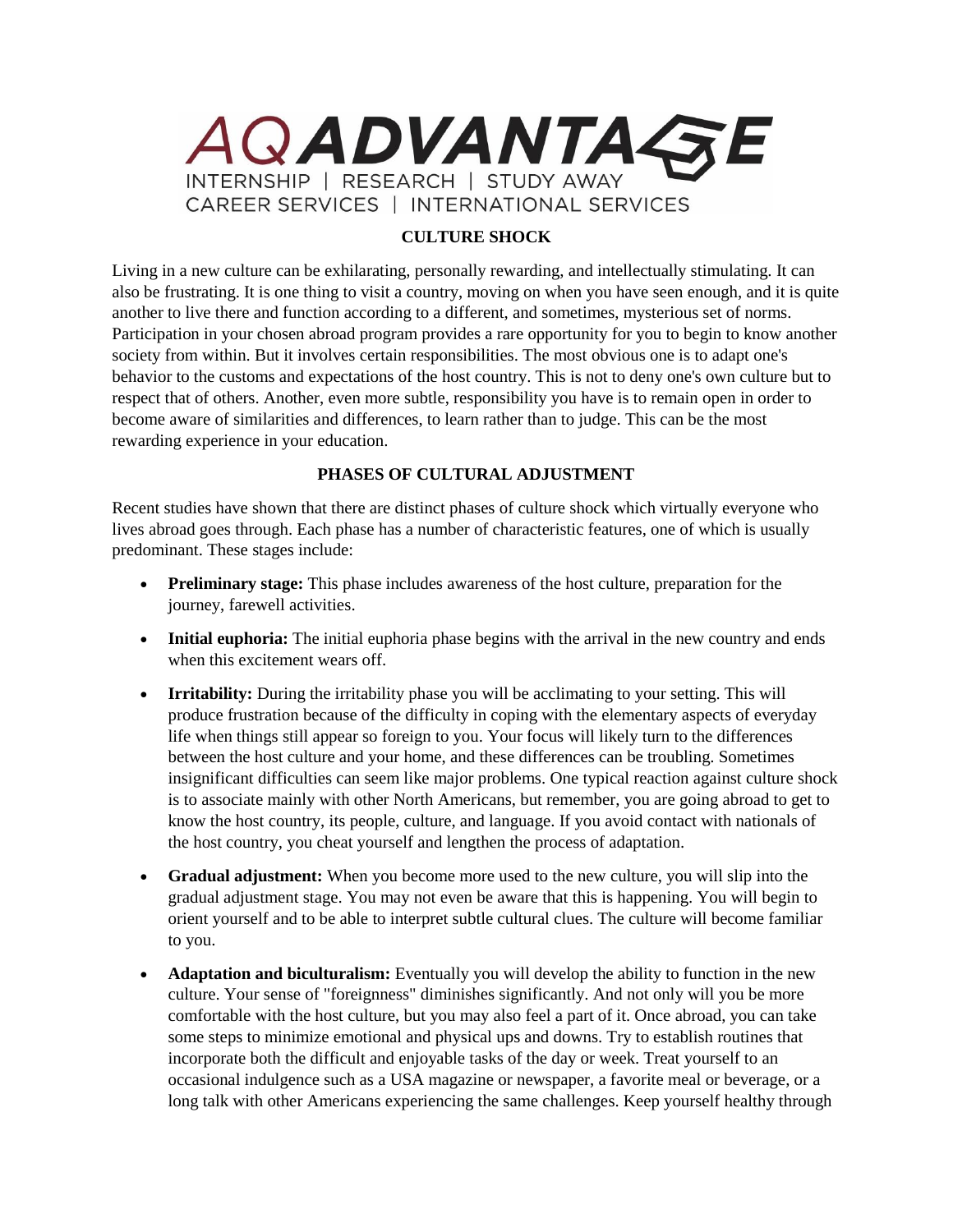regular exercise and eating habits. Accept invitations to activities that will allow you to see areas of the host culture outside the university and meet new people. Above all try to maintain your sense of humor.

 **Re-entry phase:** The re-entry phase occurs when you return to your homeland. For some, this can be the most painful phase of all. You will be excited about sharing your experiences, and you will realize that you have changed, although you may not be able to explain how. One set of values has long been instilled in you, another you have acquired in the host country. Both may seem equally valid.

## **REVERSE CULTURE SHOCK OVERVIEW**

This section will discuss reverse culture shock -- the psychological, emotional and cultural aspects of reentry. While the phenomenon of culture shock is increasingly well known (and relatively well prepared for in the foreign affairs community), reverse culture shock is not as recognized and understood. This is due in part to the fact that people are returning home. So why should "returning home" result in culture shock?

- 1. **Voluntary versus involuntary reentry**: involuntary is worse
- 2. **Expected versus unexpected reentry**: unexpected is harder
- 3. **Age**: reentry may be easier for older people who have been through more life transitions.
- 4. **Previous reentry experience**: the first time is worse.
- 5. **Length of the overseas stay**: the longer the sojourn, the greater the chance for adaptation; hence the harder it may be to leave and come home.
- 6. **Degree of interaction with the overseas culture**: the more involved you become in the local culture the harder it may be to leave it behind.
- 7. **The reentry environment**: the more familiar and supportive the easier the reentry.
- 8. **Amount of interaction with the home culture during the overseas sojourn**: the more familiar the returnee is with changes in the home culture the easier the reentry.
- 9. **Degree of difference between the overseas and the home culture**: the greater the difference, the harder the reentry.

In contemplating your return, consider these three main points:

- Home has changed.
- You have changed.
- You have adapted to another culture and now you must readapt to your own.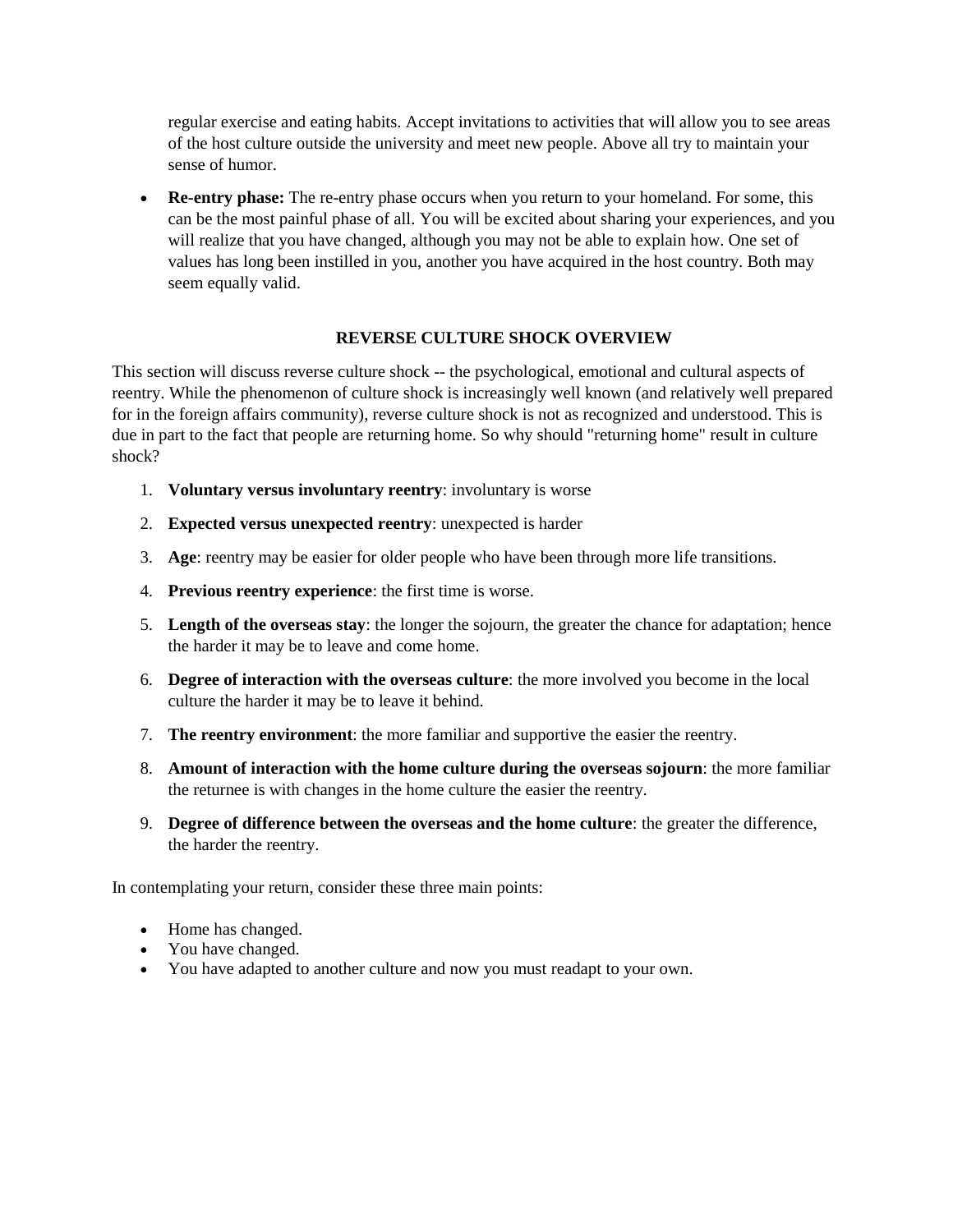#### **GENERAL CHALLENGES**

- People at home aren't as interested in hearing about your foreign experience as you are in telling them about it.
- You aren't as interested in hearing about what has happened at home as they are in telling you about it.
- You miss being abroad.
- You miss the celebrity status of being an "American" overseas at home, you don't stand out as much.
- You miss the "royal" treatment, lifestyle and social status you may have enjoyed abroad.
- You miss the tight-knit foreign affairs community you were a part of.

#### **CHALLENGES OF AMERICAN CULTURE**

- **Materialism/Abundance/Waste** Compared to many citizens of the world, Americans have expendable income. While this statement might not be true for all Americans, the majority tend to spend money on items that appear "material" to other cultures. Coming into this American environment from a culture that is less affluent may be a shock. Enter any wellstocked U.S. supermarket and the hundreds of food choices can boggle the mind if you have just arrived from a country with limited supplies and/or selection of goods.
- **High-speed pace of life** America (for the most part) is a fast-paced place. People seem to always be in a hurry. While this "fast-paced existence" may be true in many cities around the world, if you come home from a "laid-back" culture to the land of fast food, 24/7 connectivity, and non-stop activities, it takes some time to get used to.
- **Values/Attitudes** The values and attitudes of some of your family and friends may surprise you, especially if you have adopted new ways of thinking about the world from your experience living abroad.

# **NEW ATTITUDES & VALUES OF SOJOURNERS**

Americans often develop new attitudes, values and perceptions as a result of their travels. These can often cause stress on reentry.

- I see America through a sharper lens, both its strengths and weaknesses. I no longer take this country for granted and I really resent unbalanced criticism by Americans who haven't experienced the rest of the world.
- I see the validity of at least one other culture. That makes me realize that the American way is not always "right" or "best." I am impatient with people who criticize other countries and blindly accept everything American causing them to never question anything.
- I have an unclear concept of home now.
- I place more value on relationships than other Americans seem to. People here are too busy for one another.
- Everyone in America is always so stressed and frantic. They never relax. I feel like I can't relate to others.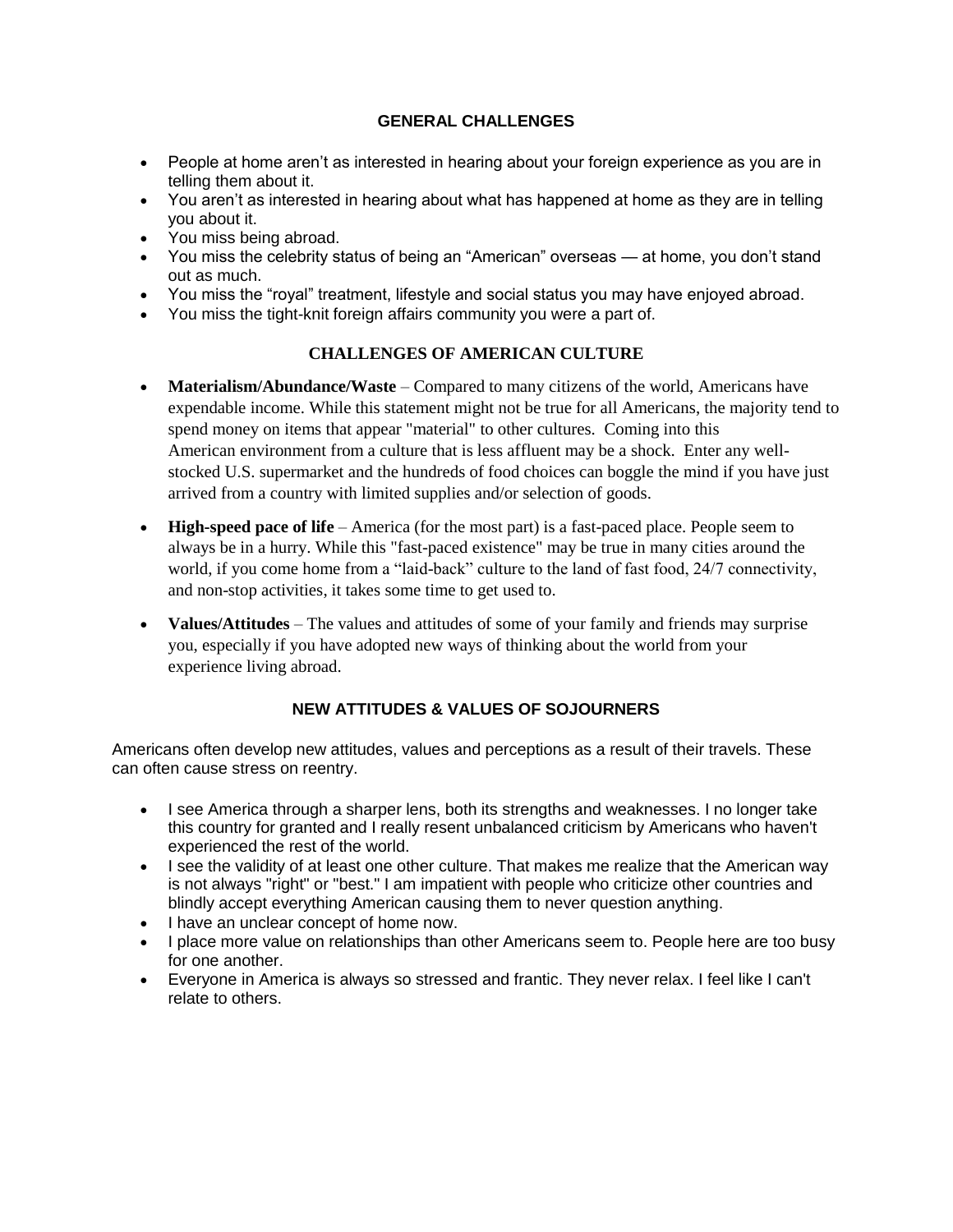

#### **TIPS TO EASE CULTURAL ADJUSTMENT**

Here are some general tips for traveling and interacting with foreign cultures, which, if kept in mind, may help ease cultural adjustment:

- Travel in a spirit of humility and with a genuine desire to meet and talk with local people.
- Do not expect to find things as you have them at home . . . for you have left your home to find things different.
- $\bullet$  Do not take anything too seriously ... for an open mind is the beginning of a fine international experience.
- Do not let others get on your nerves . . . for you have come a long way to learn as much as you can, to enjoy the experience, and to be a good ambassador for your country.
- Read carefully the information in your Student Guide and from your program . . . those who have gone before you have good advice to share.
- Do not worry . . . for one who worries has no pleasure.
- Remember your passport so that you know where it is at all times . . . a person without a passport is a person without a country.
- $\bullet$  Do not judge the people of a country by the one person with whom you have had trouble . . . for this is unfair to the people as a whole.
- You shall remember that you are a guest in every land . . . for one who treats a host with respect will be treated as an honored guest.
- Cultivate the habit of listening and observing, rather than merely seeing or hearing.
- Realize that other people may have thought patterns and concepts of time which are very different than yours -- not inferior, just different.